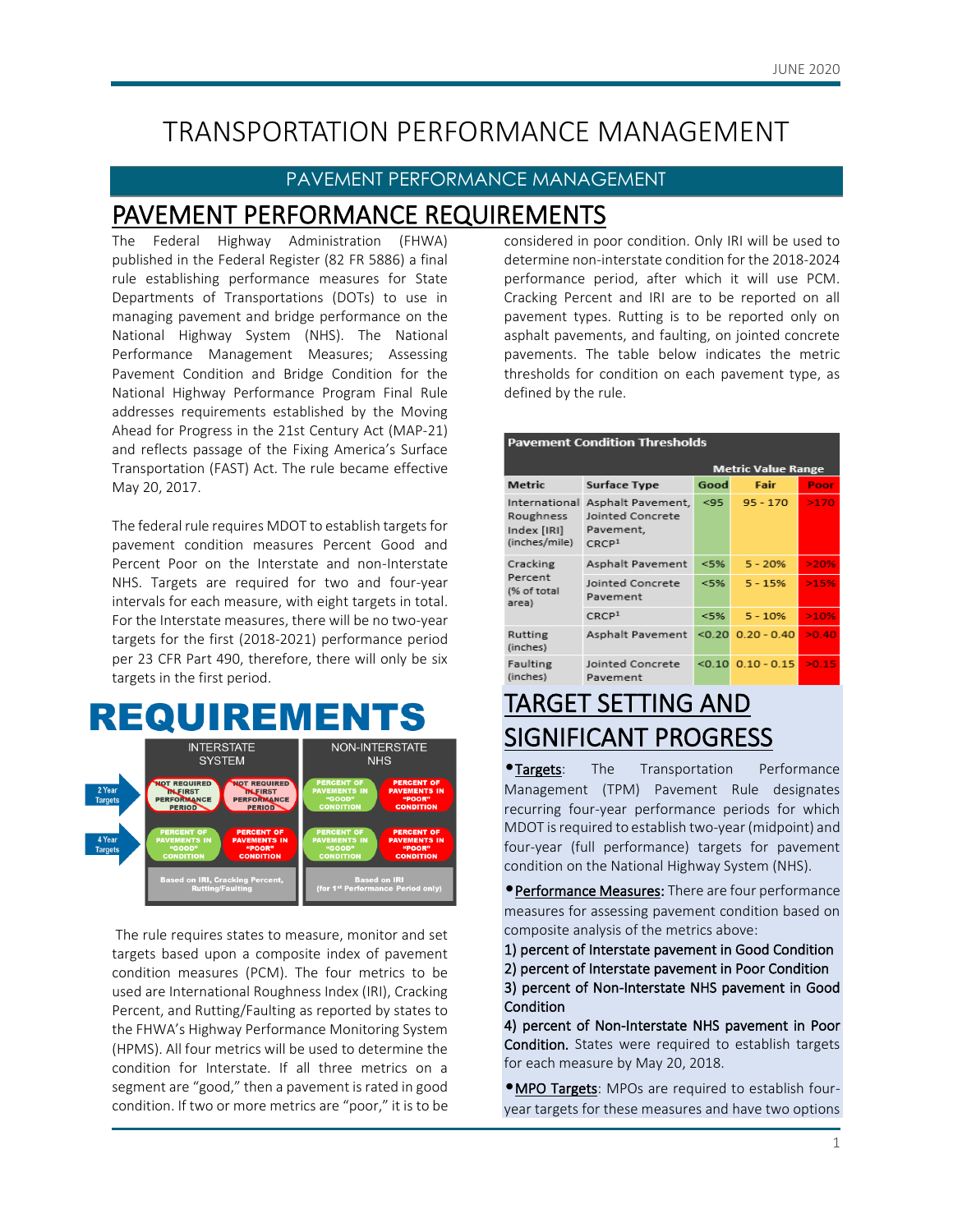for target selection: agree to plan and program projects that support MDOT targets or commit to their own targets for their Metropolitan Planning Area (MPA).

**MPO Targets Due:** MPO targets are due on November 16, 2018, 180 days after MDOT's targets. These targets are not reported to FHWA but must be reported to MDOT in a manner both parties agree to. MPOs will include targets in their TIPs and LRPs and explain how their projects and programs support either MDOT's or the MPO's targets.

•Significant Progress (State Targets): FHWA will determine significant progress on the Mid- and Full Performance Period Progress Reports. Significant progress is defined as achieving a condition that is equal to or better than the target, or better than the baseline condition. If significant progress is not achieved, MDOT must document how it plans to achieve it for the next report

### ROAD OWNERSHIP

The rule applies to the entire National Highway System (NHS), which includes the Interstate, and Non-Interstate NHS. The Non-Interstate portion of the system is comprised of trunkline (MDOT owned) and non-trunkline (local government owned) roads. Local agencies own 19 percent of the NHS in Michigan, while MDOT maintains ownership of approximately 81 percent (see table below). MDOT and MPO targets must cover the entire NHS, regardless of ownership, meaning these agencies may have a limited influence



to achieve these targets. To account for this, the rule requires MDOT and MPOs to coordinate target setting, planning, and programming, ensuring targets are feasible, and projects are geared toward achieving them.

### **MDOT Investment Strategy Process**

Department goals for state trunkline pavement condition are established by the State Transportation Commission (STC) and influence the way MDOT invests in and maintains state-owned transportation infrastructure. To do this, MDOT conducts investment planning. Investment strategies guide the allocation of capital resources to achieve the goals established. Investments are focused where they will most benefit the public, consistent with the direction established.

Investment strategies are developed utilizing anticipated available funding, life cycle planning, performance gap analysis, and the results of risk analysis. The various strategies are also analyzed and compared to determine how they would impact the overall goals and objectives set by the STC. The desired mix of fixes, investment levels, and funding targets are developed for the selected investment strategy and provided in the Highway Call for Projects memo. They form the basis for project selection and prioritization. The selected investment strategy is communicated to the public by way of the annual Five-Year Transportation Program. MDOT's investment strategy to achieve the constrained Michigan targets for asset condition are reflected in the current STIP program of projects.

## 2018-2021 STATEWIDE PAVEMENT TARGETS

In 2018, the TPM Pavement Team reviewed historical trends of condition metric data from the last decade (2007-2017) to support future target establishment. FHWA and MDOT use the Highway Performance Monitoring System (HPMS) to report pavement condition. According to the rule, HPMS data must be submitted annually by April 15 for Interstate data, and June 15 for Non-Interstate NHS data. These figures were used as a baseline to establish the statewide targets. With MDOT's current funding levels, trunkline pavement condition is anticipated to decline over the course of the next decade, and therefore, MDOT has chosen conservative targets to reflect this decline.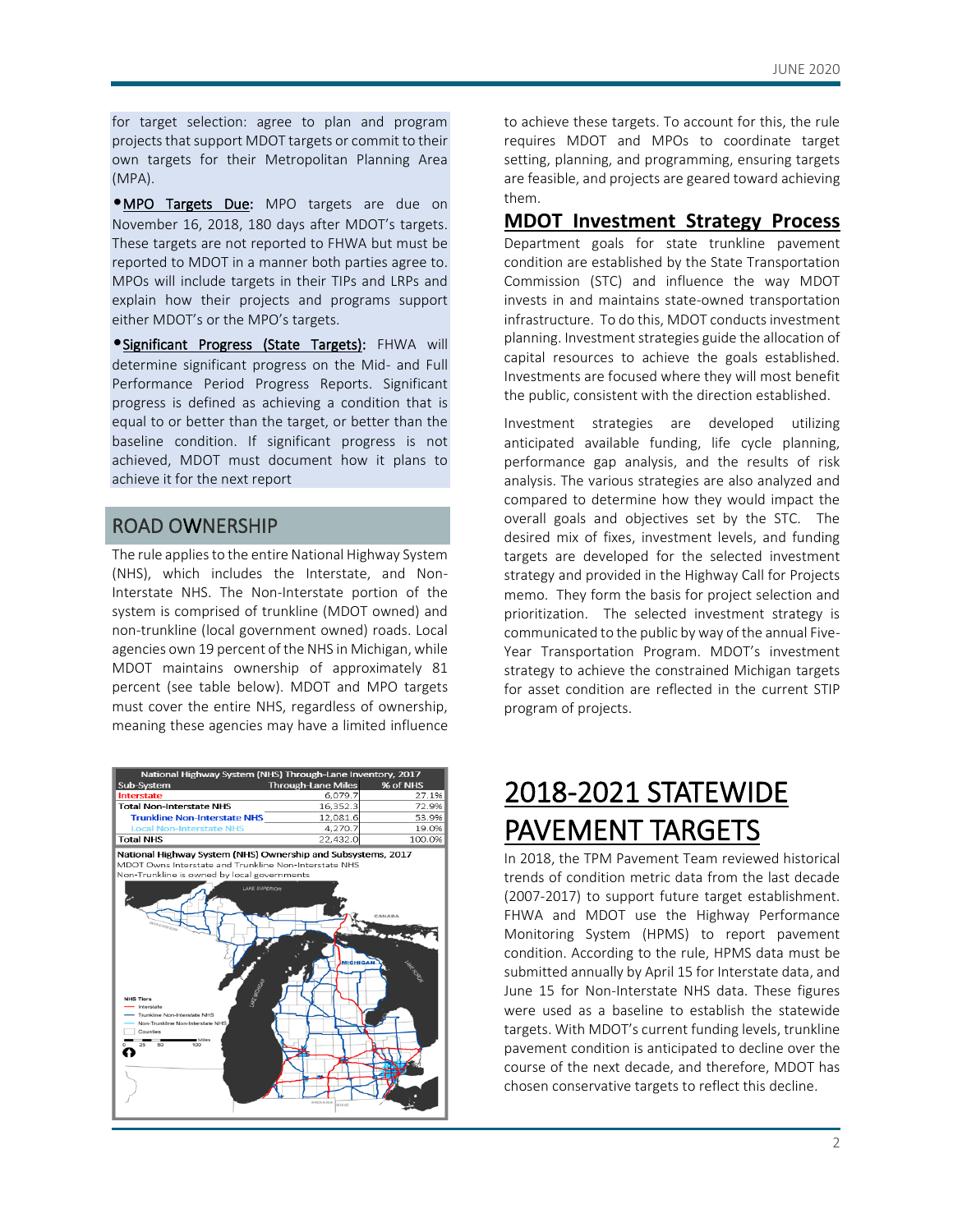Given the definition of significant progress (equal to or better than the target, or better than the baseline condition), MDOT can achieve significant progress while targets are declining if condition does not fall below the targets.



# Non-Interstate Targets

Percent Good/Poor Non-Interstate NHS IRI 2013-2017



Year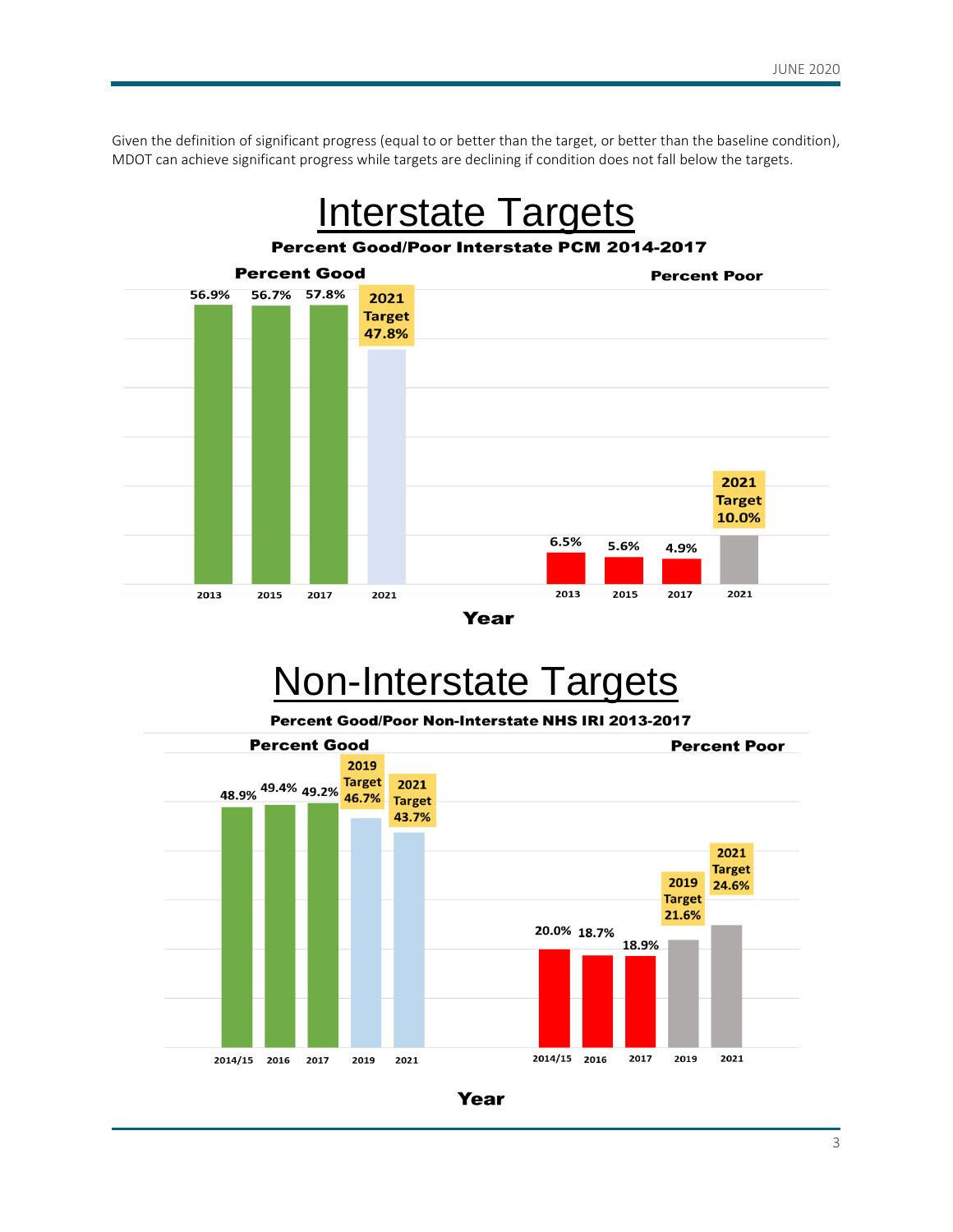### **Conservative Targets**

The conservative nature of the approved targets is based on several factors:

1) Forecasts of the trunkline pavement condition based on Remaining Service Life (RSL) is declining.

2) Sample size for the cracking measure will move from 30% to 100% of roads sampled.

 3) Issues surrounding the data such as the use of new vendors and the introduction of more advanced data collection may make data collection inconsistent.

4) A buildup in the Interstate IRI category at the edge of good gives the potential for a significant number of segments to fall into fair.

5) The use of a composite score means that all three measures must be good to be counted as good. If only one measure was to fall the whole segment is no longer considered good.

6) At the current time, the sample size available for previous years is relatively small for the use of trend analysis.

Other major potential hindrances include climate changes, funding uncertainties, and funding levels.

## REPORTING

Performance reporting isstructured on a 4-year reporting cycle. Between October 2018 and October 2022, state DOTs will be required to submit three performance reports to FHWA for the first performance period. The same reporting structure will continue for each subsequent performance period.

Baseline Performance Report: In this report, MDOT must establish 2-year and 4-year targets, describe baseline conditions, urbanized area boundaries and population data, NHS limits, and relationships with other performance expectations. The Baseline Performance Report will include HPMS data collected in 2016 and 2017. States will be able to adjust the 4-year targets in the Mid-Performance Progress Report based on data collected in 2018 and 2019. To allow for the phasing in of new reporting requirements for Interstate pavement conditions, states are only required to establish 4-year targets for Interstate pavements in the Baseline Performance Report due October 1, 2018. Both 2year and 4-year targets are required for non-Interstate NHS pavements.

Mid-Performance Progress Report: MDOT must report on 2-year conditions and performance, investment strategy effectiveness and discuss progress in achieving targets. States have the option to adjust 4-year targets at this time. In this report states may include a discussion of extenuating circumstances. Because states are not required to establish 2-year targets for Interstate pavements in the first performance period Baseline Performance Report, they would use the Mid-Performance Progress Report to establish the baseline condition/performance and, if necessary, adjust the 4-year targets. Mid-Performance Period Progress Report due 10/1/20.

Full Performance Progress Report: This report includes similar content as the Mid Performance Period Progress Report focusing on 4-year target achievement/significant progress. MPOs will report to MDOT their established targets, performance, progress, and achievement of the targets in a manner that is agreed upon by both parties and documented in the Metropolitan Planning Agreement. MDOT must provide the MPO report to FHWA, if requested. Full Performance Period Progress Report due 10/1/20.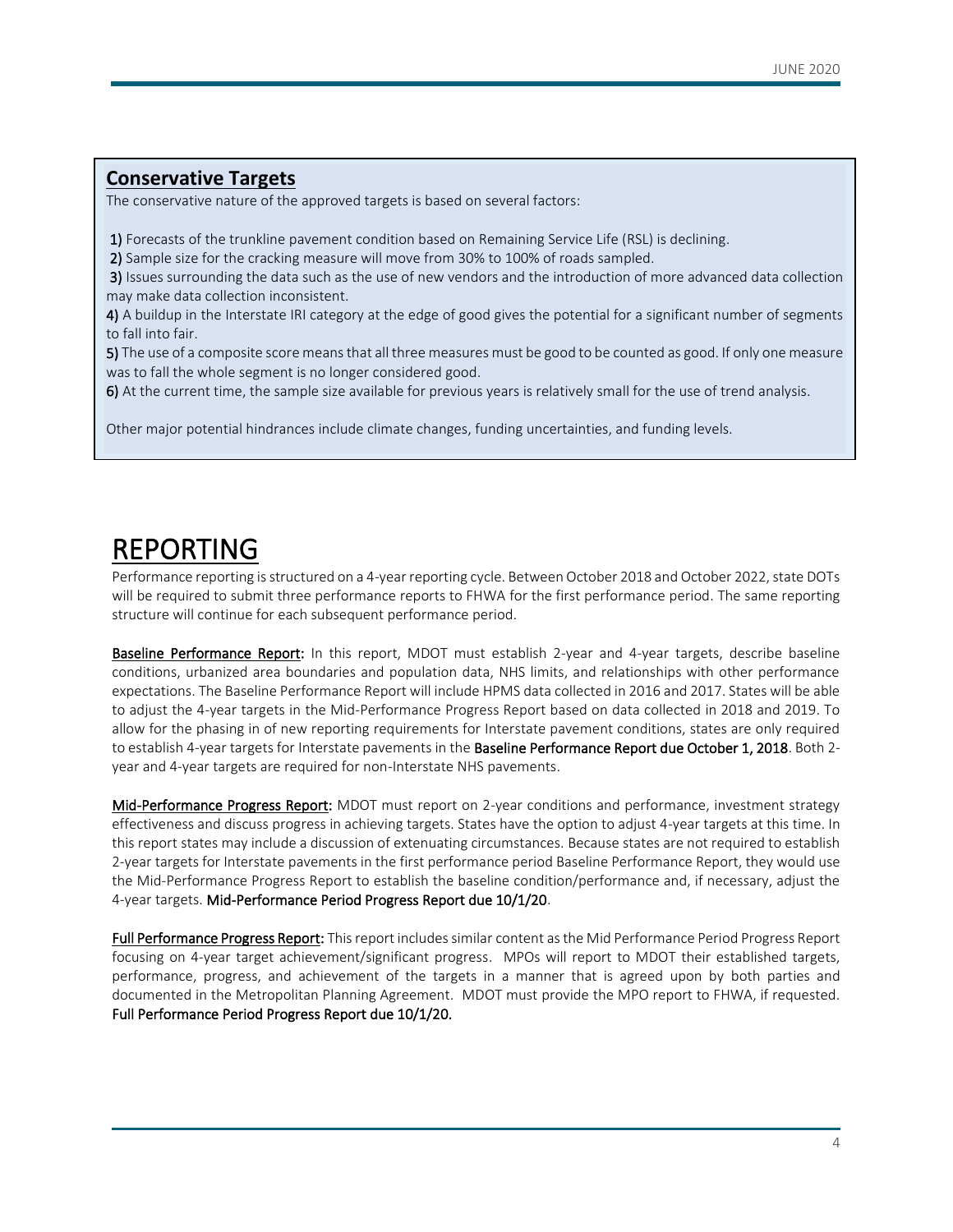### **Consequence and Penalty**

Target Achievement - Consequence: FHWA will biennially assess whether Michigan has achieved or made significant progress toward pavement targets following the submittal of each mid-performance and full performance report. This timeline allows MDOT to provide extenuating circumstances in advance, as defined by regulation, for FHWA consideration in their assessment. Significant progress is defined by FHWA as (1) actual condition/performance level is better than the baseline condition/performance or (2) the actual condition/performance level is equal to or better than the established target. If it is determined Michigan did not make significant progress toward one or more targets in the respective biennial period, MDOT has six months from the determination date to amend the Biennial Performance Report (Mid- or Full, respectively) to document the actions that Michigan will take to achieve progress for each target FHWA determined was not achieved for that period. During the first performance period only, there will be no mid-performance period assessment for Interstate measures. There is no financial penalty for not achieving significant progress.

National Goal - Penalty: By September 30, 2019 and annually thereafter, FHWA will determine the percentage of Interstate lane-miles in "Poor" condition for the current year using the pavement condition thresholds described in the pavement performance requirements section of this document. If the Interstate pavement "Poor" condition exceeds five percent, MDOT must obligate the following and the penalty will remain in effect until the Interstate pavement "Poor" condition is equal to or less than five percent:

- From the amount apportioned to the State for the NHPP, an amount that is not less than the interstate Maintenance apportionment for fiscal year 2009 plus 2 percent per year compounded annually for the five additional fiscal years after 2013.
- For apportioned transfer Surface Transportation Program funds, an amount equal to 10 percent of Interstate Maintenance apportionment for fiscal year 2009.

These funds would need to be used to improve Interstate pavement conditions (as provided under the pre-MAP-21 Interstate Maintenance Program). There is no penalty assessment for the Non-Interstate pavement system.

### **Available Data**

A web application is available online showing pavement conditions and inventory for Interstate PCM and Non-Interstate IRI data. This tool is available for use by the MPOs. The link to the application is below.



#### <http://mdot.maps.arcgis.com/apps/MapSeries/index.html?appid=35d2f76862e74c5a89319a9d5a55e5bd>

#### **For More Information**

**Pavement condition data: Dan Sokolnicki Pavement condition information: Michele Fedorowicz**

**517-241-0736[; SokolnickiD@Michigan.Gov](mailto:SokolnickiD@michigan.gov) 517-285-8007[; FedorowiczM@Michigan.Gov](mailto:FedorowiczM@Michigan.Gov)**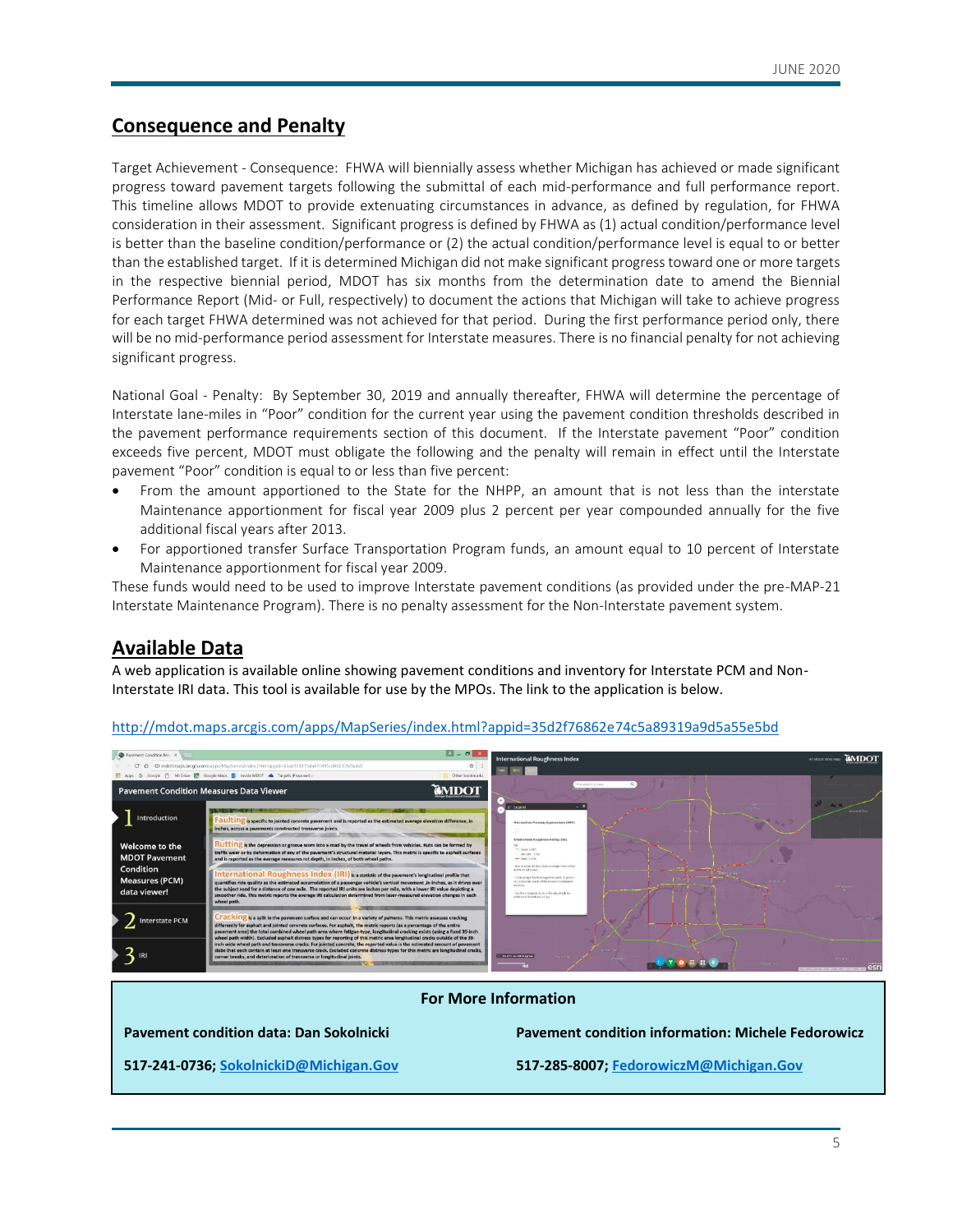## TRANSPORTATION PERFORMANCE MANAGEMENT

### PAVEMENT PERFORMANCE MANAGEMENT

## NATIONAL GOAL



FHWA annually assesses the percent of Interstate pavement in poor condition to ensure compliance with a minimum condition level requirement that no more than five percent of the Interstate System be in poor condition. Per the Interstate Pavement Condition Measure data submitted to HPMS for the years 2018 and 2019, Michigan achieved the National Interstate Pavement Condition Goal, as no more than 5 percent of NHS pavements were in poor condition.

As a result, the federal pavement penalty for not achieving the national goal will not apply to MDOT. MDOT acknowledges the risk posed by the interstate penalty and will continue to monitor both its interstate PCM condition and its interstate funding levels through strategic direction.

## MID-PERFORMANCE PERIOD REPORT

The final pavement performance rule requires MDOT to report how previously established pavement targets compare to the actual measured condition of the NHS network. As interstate pavements did not require 2-year performance targets, this comparison will only be made against the 2-year non-interstate IRI targets. The state is also required to re-evaluate

their 4-year targets based on the newly collected pavement data and adjust them if necessary.

### **Significant Progress**

| <b>Non-Interstate NHS IRI Target Progress</b> |        |         |                 |                          |  |  |  |
|-----------------------------------------------|--------|---------|-----------------|--------------------------|--|--|--|
| <b>Measure</b>                                | Target | Outcome | <b>Baseline</b> | Significant<br>Progress? |  |  |  |
| % Good                                        | 46.7%  | 48.5%   | 49.7%           | Yes                      |  |  |  |
| % Poor                                        | 21.6%  | 19.1%   | 18.6%           | Yes                      |  |  |  |

As the non-interstate IRI data collected in 2019 indicates, the percentage of pavements in good condition is higher than the initially established 2 year target, and the percentage of poor pavements is lower than the respective 2-year target. The state has made significant progress toward the 2-year targets.

### **Target Re-evaluation**

The TPM Pavement Team reviewed the previously established targets against the new pavement performance data gathered in 2018 and 2019. The data showed improvement in interstate PCM, and a relatively flat trend in non-interstate IRI. It is worth noting using Remaining Service Life as a tool for predicting pavement condition continues to demonstrate declining pavement condition.

The team decided that, despite the additional funding risks presented by the COVID crisis, the targets remained reasonably conservative. It is anticipated significant progress can be made towards these targets, as they account for the possible impacts of risks such as continuing low funding levels, funding uncertainty, as well as concerns about future consistency of data received while switching to a new vendor contract.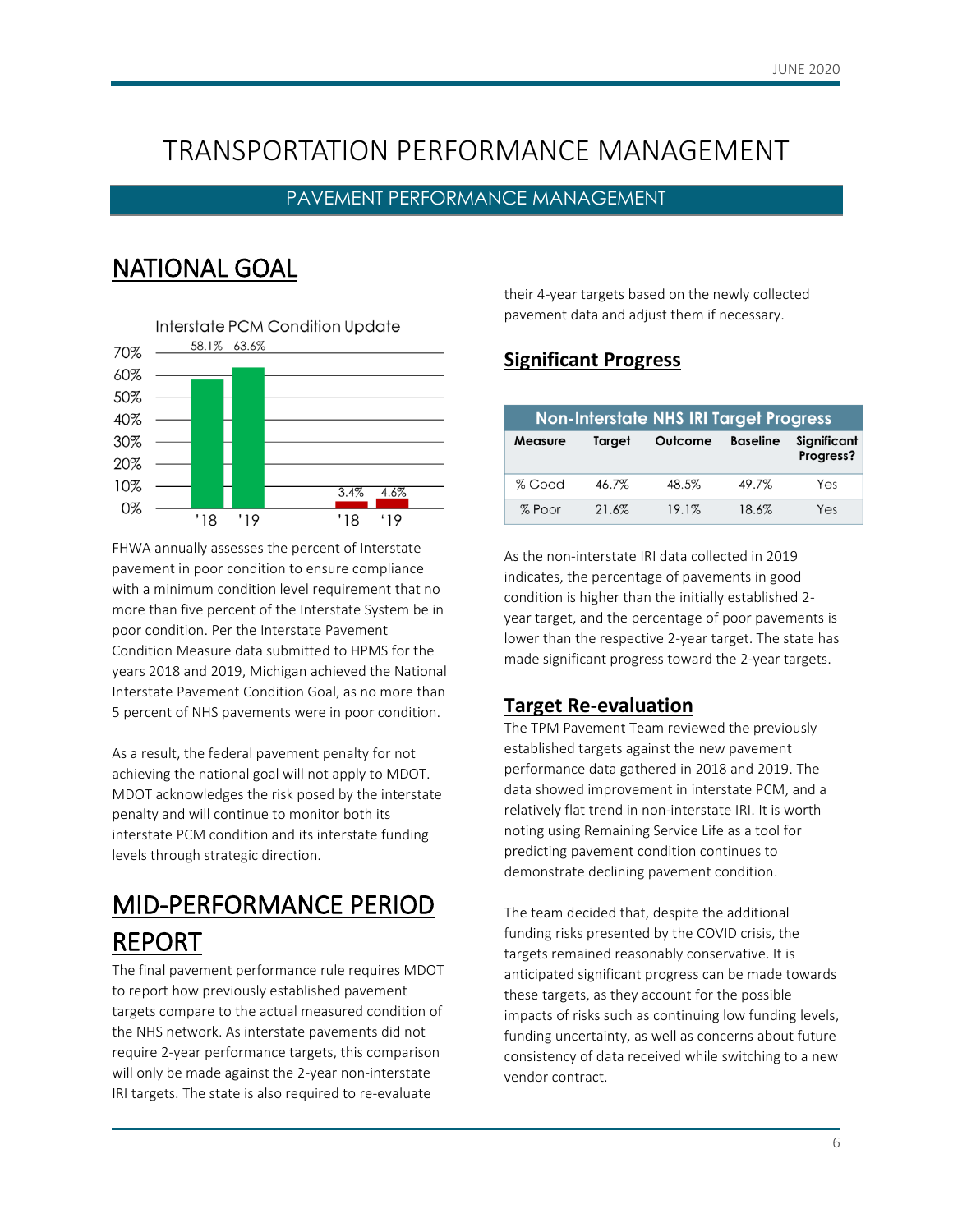

## NON-INTERSTATE NHS TARGETS

Percent Good/Poor Non-Interstate NHS IRI 2014-2019